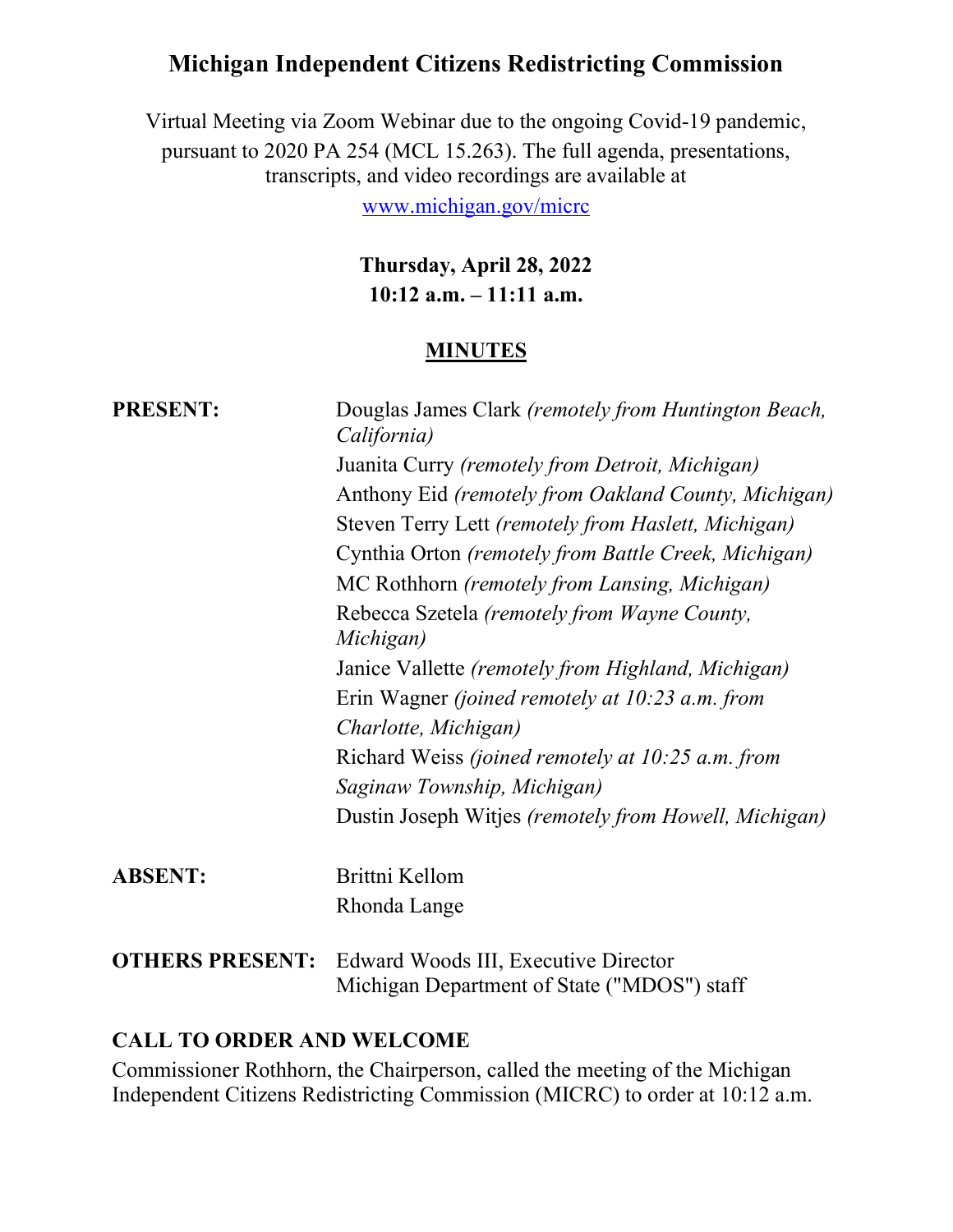## ROLL CALL

MDOS staff called roll. A quorum was met.

## ADOPTION OF THE AGENDA

MAIN MOTION: Commissioner Rothhorn, the Chairperson, called for a motion to approve the agenda. Moved by Commissioner Lett. Supported by Commissioner Witjes. Commissioner Rothhorn, Chair, held a vote by show of hands. MOTION APPROVED.

## PUBLIC COMMENT PERTAINING TO AGENDA TOPICS

Commissioner Rothhorn, Chair, put the motion "to begin the public comment pertaining to agenda topics portion of the agenda," which was adopted. Two individuals provided remote public comment: Anthony Scannell and James Gallant.

A complete inventory of live and written public comments is available at www.michigan.gov/micrc.

## UNFINISHED BUSINESS

a. Release responses to public record request procedures and guidelines

MOTION: Approve resolution 2022.03.15 to amend the rules of procedure to post documents produced in public records requests to the Commission's website. Moved by Commissioner Rothhorn. Supported by Commissioner Szetela. Commissioner Witjes, the Vice-Chairperson, held a vote by show of hands. MOTION APPROVED.

b. Cancel a meeting process The Commission discussed the process of canceling a meeting

MOTION: Approve resolution 2022.03.16 to amend the rules of procedure to allow cancellation of a meeting or public hearing by a majority vote of the Commission during a meeting or by the Chairperson, Vice-Chairperson, or Executive Director. Moved by Commissioner Szetela. Supported by Commissioner Orton. Commissioner Witjes, the Vice-Chairperson, held a vote by show of hands. MOTION APPROVED.